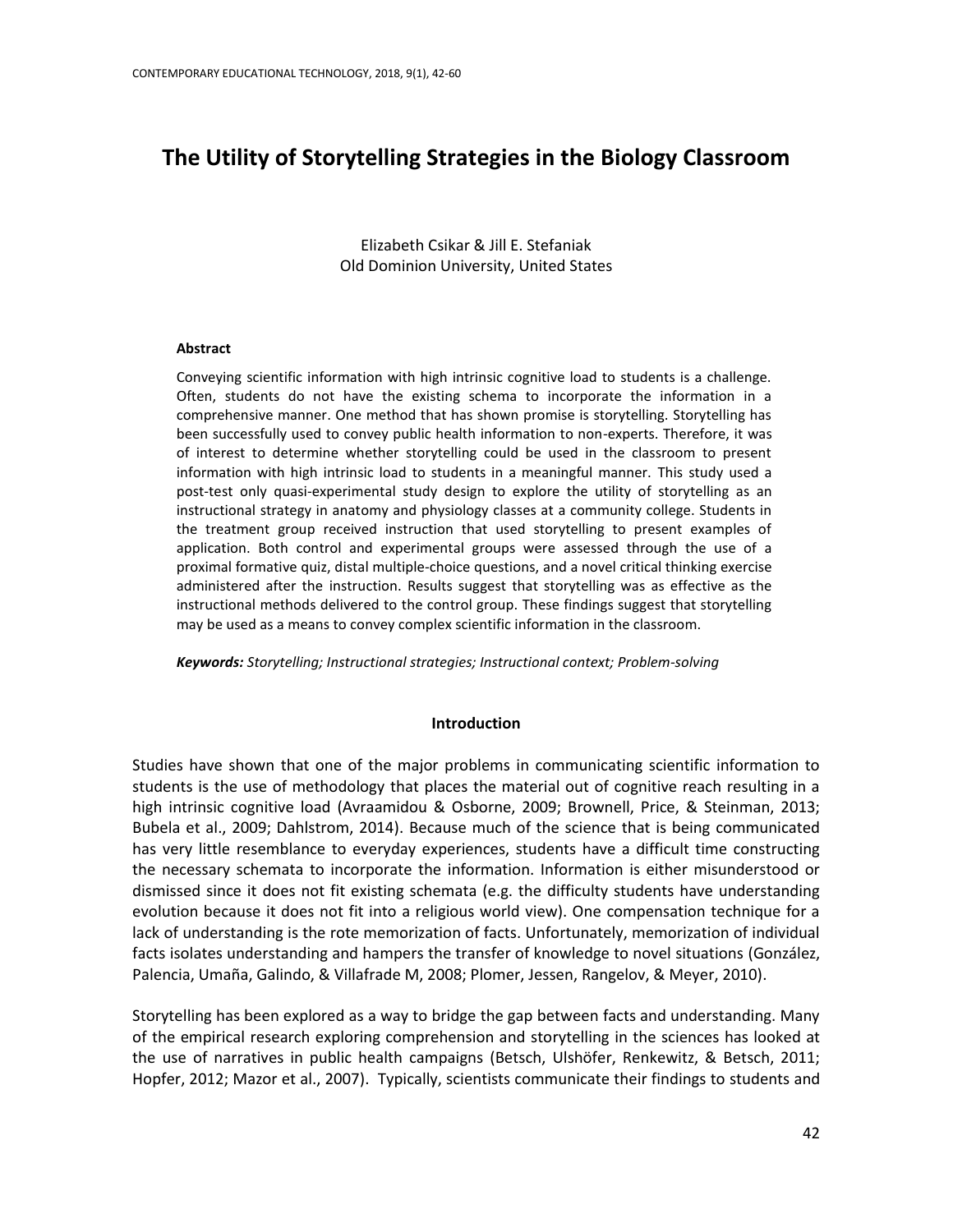the public the same way that they communicate their findings with their peers: data and statistics. While data driven decision making may be the norm in academia and business, there is evidence that among educated individuals (i.e. non-scientists) the presentation of statistical information is found confusing (Dahlstrom, 2014). In fact, studies have shown that the use of narratives is more persuasive than the presentation of statistical facts (Betsch et al., 2011; Hopfer, 2012; Mazor et al., 2007), and narratives may counteract the information given in statistical form (Betsch et al., 2011). In other words, information presented in narrative form is more compelling and believable than statistical evidence.

Unfortunately**,** storytelling is understudied and underutilized in higher education particularly in the sciences (Kokkotas, Rizaki, & Malamitsa, 2010; Krupa, 2014; Olson, 2015). One reason may be that storytelling is not seen as a scientifically rigorous topic or methodology to present information. For example, the aforementioned studies examining storytelling in public health campaigns use the terms "narratives" and "narration" instead of stories. Methodologies and teaching habits also tend to become embedded in disciplines. For example, it is not uncommon to hear otherwise highly educated individuals state that the way they present material is based on the tenant *this is simply how it is done* (Halpern & Hakel, 2003; Olson, 2015). The sciences may suffer from methodological inertia, resisting change. While not necessarily a weakness, one limitation in the literature is that most studies in storytelling are qualitative, and do not show a clear relationship to learning and retention. Furthermore, the studies that do try to quantify their results suffer from weak designs and very small sample sizes (Bower & Clark, 2013; Campbell & Hlusek, 2015; Kotluk & Kocakaya, 2015). Considering the inherent culture of experimental rigor in the sciences, this may be another reason for the unwillingness to adopt storytelling into the curriculum.

Storytelling has many benefits that allow listeners to effortlessly absorb information and incorporate it into their existing schemata. The use of storytelling or narratives has shown promise in public health campaigns (Betsch et al., 2011; Hopfer, 2012; Kreuter et al., 2007; Mazor et al., 2007) as well as learning language skills (Campbell & Hlusek, 2015; Hung, Hwang, & Huang, 2011; Hwang et al., 2016; Lee & Tseng, 2012; Mokhtar, Halim, & Kamarulzaman, 2011; Sadik, 2008; Tan, Lee, & Hung, 2014). It is important to examine storytelling as an alternative method to teaching scientific information to students in order to improve contextual meaning behind the information and to help construct the necessary schemata to incorporate the information.

# **Purpose of the Study**

It is important to examine storytelling as an alternative method to teaching scientific information to students in order to improve contextual meaning behind the information and to help construct the necessary schemata to incorporate the information. A large number of studies exploring the use of storytelling as a instructional strategy have predominantly used qualitative methods (Catala, Theune, Gijlers, & Heylen, 2017; Chien, 2014; Henricsson & Claesson, 2016; Ian, 2015; Levitt & Piro, 2016; Shelby-Caffey, Ubeda, & Jenkins, 2014). The purpose of this study was to provide additional empirical evidence to the body of literature supporting the use of storytelling in conveying scientific information to non-experts and support the use of storytelling in undergraduate science classrooms. Prior studies mostly focus on improvements in motivation and self-reports to support the use of storytelling in the classroom. In order for the use of storytelling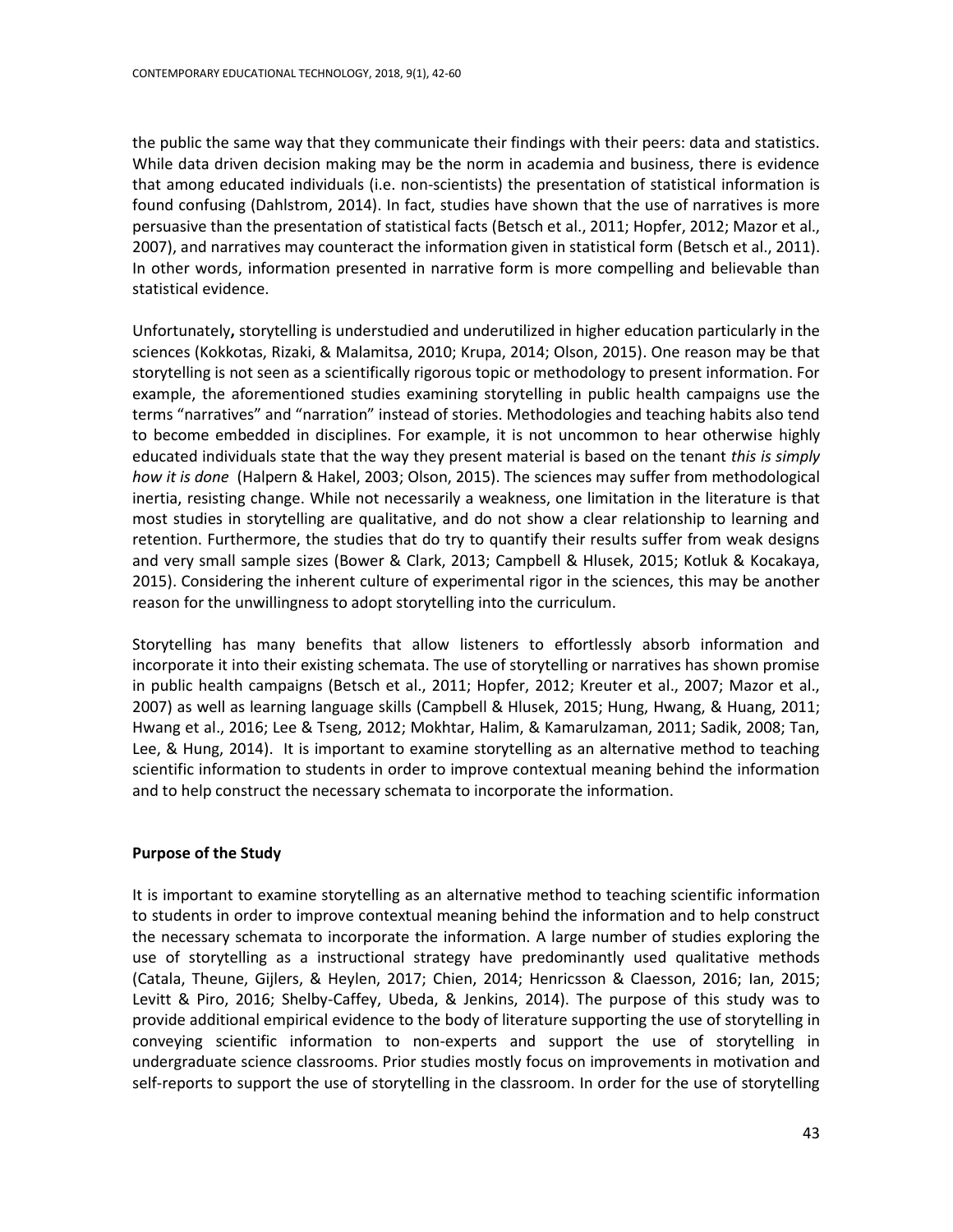to advance in the sciences, it is imperative to provide evidence that it increases learning and retention of information.

The following research questions guided this study:

- 1. To what extent can storytelling increase learning in an undergraduate anatomy and physiology class?
- 2. To what extent can storytelling increase critical thinking skills in an undergraduate anatomy and physiology class?

# **Literature Review**

One of the oldest forms of communication known to mankind, storytelling is part of the oral tradition of passing information from generation to generation in narrative form that predates written language (Abrahamson, 1998) and has been called the fundamental unit of communication between people (Avraamidou & Osborne, 2009; Kreuter et al., 2007). Even today, storytelling is a popular and powerful way to communicate ideas, information, and emotions as evidenced by the multitude of media using stories including books, movies, television programs, and internet channels. There are three fundamental components of stories that contribute to their popularity: resolution of conflict, high level of audience engagement, and extensive audience analysis (McDonald, 2009).

# **Conflict as a Means to Promote Critical Thinking**

Conflict may take an overt form, as in the case of a paradoxical statement, but it may also be covert, like the internal struggle that an individual experiences when trying to relate new information to existing schemata. In the case of a story, conflict plays a pivotal role, without which, all that is being presented is a series of facts. Paradoxical stories (i.e. ones that have seemingly conflicting basis) may be used to pique individuals' curiosity and elicit deep discussion on a topic. The goal of the discussion would be to elicit a greater understanding of the material and to help the learner incorporate the information into existing schemata.

For example, in the case of a biology lesson, the instructor may present the class with a paradoxical situation based on the information recently presented and ask for a resolution. A more specific example would be asking students to explain how cows are able to build so much muscle eating nothing but grass. This is paradoxical because the building blocks of proteins necessary for building muscle are amino acids and grass is predominantly made of sugar and fiber. Therefore, cows should not be able to build the muscle mass based on their diet (body builders eat large quantities of protein, not salads).

Students would be encouraged to work in small groups to come up with resolutions to the problem and then report back to the entire class. The merits of their solutions could then be further debated as a whole group. These debates would expose misunderstandings as well as thought processes that the instructor could then correct or encourage. Through the use of stories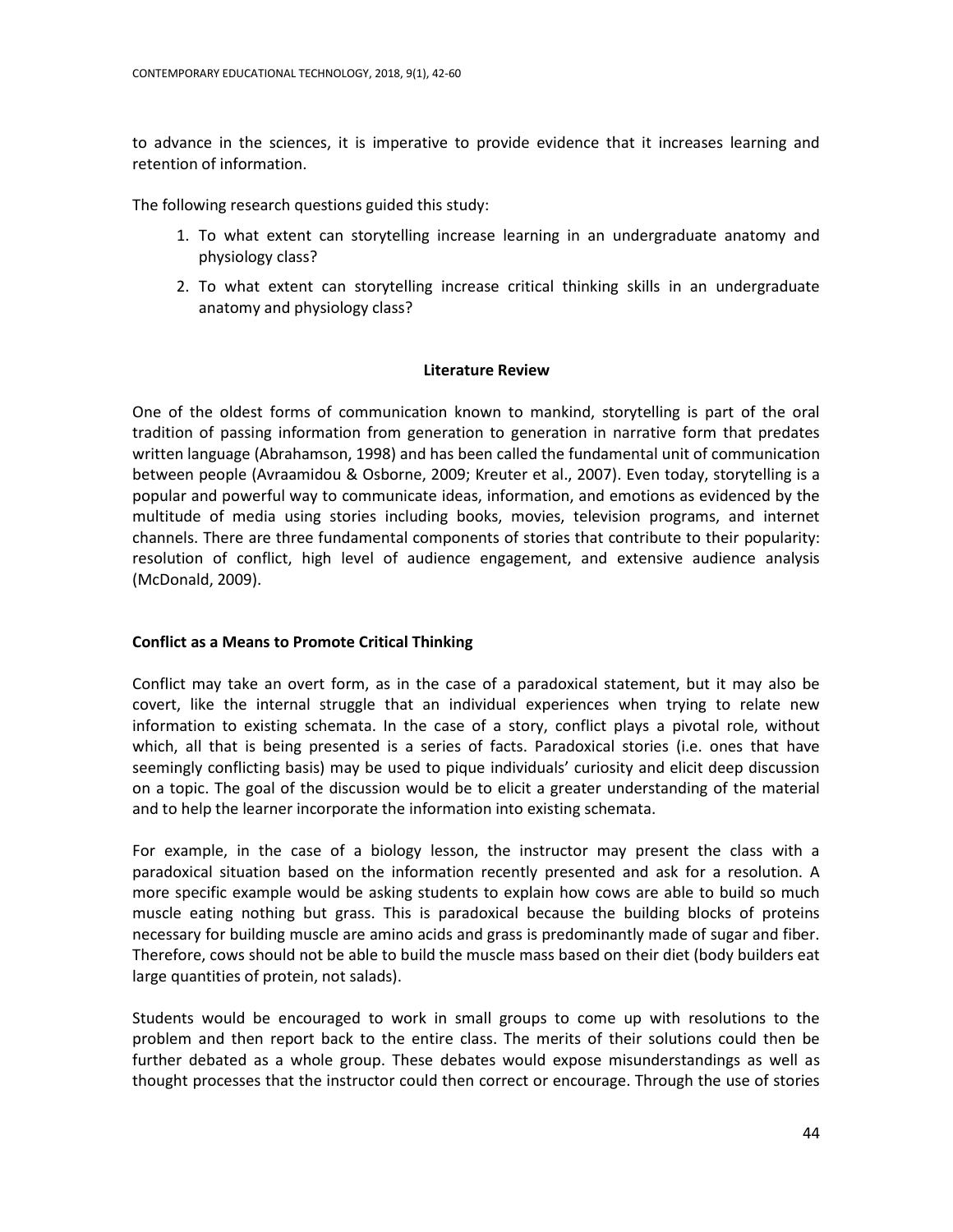and discussion students may increase comprehension of the information and therefore better incorporate the information into exiting schemata. It may even give insight into how the presentation of the information is perceived by the audience. This, in turn, would allow instructors to revamp instruction to better communicate the concepts.

# **Storytelling as a Way to Increase Student Engagement**

Engagement is positively correlated with learning and information retention (Krupa, 2014; McDonald, 2009; Olson, 2015). Additionally, emotional engagement (i.e. eliciting an emotional response) has also been shown increase retention of the information (Lencioni, 2004; McDonald, 2009; Steidl, Razik, & Anderson, 2011). Stories are intended to engage the audience as well as elicit an emotional response. Therefore students can benefit from stories being used in courses not only to increase the above mentioned contextual comprehension of the material, but to also increase their engagement with the material and thereby increasing their learning and retention of the information (Lencioni, 2004; McDonald, 2009; Olson, 2015; Tan et al., 2014). This engagement may even promote learning outside the classroom as students are inspired to continue their understanding of a topic.

# **Audience Analysis**

A fundamental principle of storytelling is to know your audience. Stories are often adapted to reflect the backgrounds, beliefs, and expectations of specific audiences. This is not unlike creating an audience analysis or developing personas in instructional design. Nevertheless, the audience analysis completed for storytelling is often more in depth than that in instructional design. Specifically, audience analysis for storytelling may exceed traditional analysis because often a goal of stories is to elicit an emotional response and therefore the audience analysis may even be described as having a level of empathy (McDonald, 2009; Parrish, 2006; Siegel, 1996).

Furthermore, one of the goals of storytelling is to make the listener feel as though they are being spoken directly to and feel as though they are one of a larger group of people. In the case of instructional storytelling, if done well, the story may help the learner better visualize the material and envision connections between the material being presented and prior knowledge. If students feel as though they are part of the narrative, they may feel greater ownership of their knowledge and feel more comfortable experimenting with and extrapolating the information to novel areas and topics. Additionally, if the learner feels connected and invested in the material, they may be more willing to independently pursue supplemental information outside of the classroom.

# **Storytelling as an Instructional Strategy**

Currently the use of storytelling in education may be divided into two overarching categories. Storytelling is either used to assess student knowledge or it is used to deliver content. The benefit of using storytelling to assess knowledge is that the learner is required to take the information given and put it into their own words thereby requiring the learner to engage in higher levels of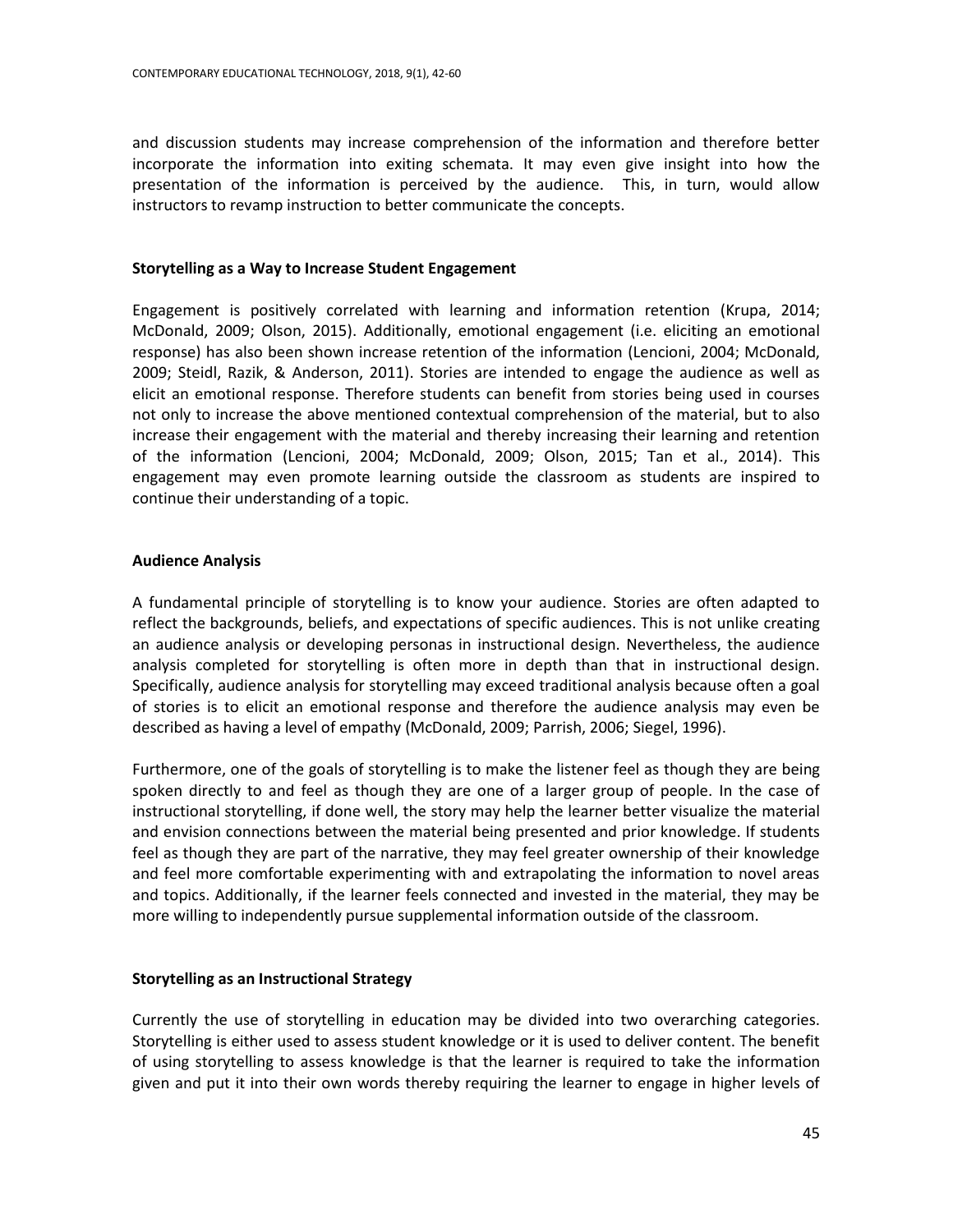learning according to Bloom's taxonomy (i.e. creating materials versus simply understanding content). When done correctly, storytelling is a good tool to assess the transfer the knowledge. In other words, storytelling may be used as an extension of the constructivist ideal of the individual making their own meaning of a topic.

Most of the recently published studies on storytelling in education discuss the use digital storytelling to assess knowledge with very few publications examining the use of storytelling as a means of content delivery. One notable exception is a study conducted on college students in a biology classroom (Krupa, 2014). It is a notable exception not only because it uses storytelling to deliver content, but it also is one of the few studies that examine storytelling in the sciences in higher education.

Many of the empirical research exploring comprehension and storytelling in the sciences has looked at the use of narratives in public health campaigns (Betsch et al., 2011; Hopfer, 2012; Kreuter et al., 2007; Mazor et al., 2007). As mentioned earlier, it is typical for scientists to communicate their findings to students and the public in the form of data and statistics. While efficient, there is evidence that among non-scientists, using statistics to communicate information is found confusing (Dahlstrom, 2014)(Betsch et al., 2011; Hopfer, 2012; Mazor et al., 2007) and that information given in narrative form may counteract the information given in statistical form (Betsch et al., 2011). In other words, when information is presented in statistical versus narrative formats, individuals will preferentially trust the narrative rather than compelling statistical evidence. It is possible that narratives are seen as more truthful than statistical evidence because anecdotal information is easier to relate to on a personal level (Dahlstrom, 2010).

# **Benefits of Storytelling as an Instructional Strategy**

One may think that the use of narrative, with superfluous details and imagery would increase intrinsic load and thereby decrease learning. However counterintuitive, there is evidence to suggest that use of narrative improves memory for instructional material (Dahlstrom, 2010). While the exact mechanism for the findings is unknown, it is possible that the improvement is due to the ability of stories to evoke vivid imagery which is easier to remember than individual facts. In fact, it has been shown that individuals are able to learn new facts from stories without prior exposure via traditional means with a similar degree of success as learning through traditional lecture methods (Marsh, 2003). This suggests that it stories may be used as the primary means of instruction and not simply as supplemental instructional material.

Furthermore, there is evidence that digital storytelling helps students improve their communication skills, increases their motivation as well as creates a social bond through shared experience (Campbell, 2012; de Lima et al., 2014; Hwang et al., 2016; Kilic, 2014; Mokhtar et al., 2011; Morais, 2015; Sadik, 2008). More specifically, the use of storytelling increased engagement in chemistry class in 8-10 year olds and, while not quantified, is hoped to prevent "chemophobia" or the fear of chemistry class (Morais, 2015). Unfortunately, many of these studies are qualitative and did not use control groups (Campbell, 2012; de Lima et al., 2014; Hwang et al., 2016; Kilic, 2014; Mokhtar et al., 2011; Morais, 2015; Sadik, 2008); therefore, the influence of storytelling on engagement cannot be unequivocally known.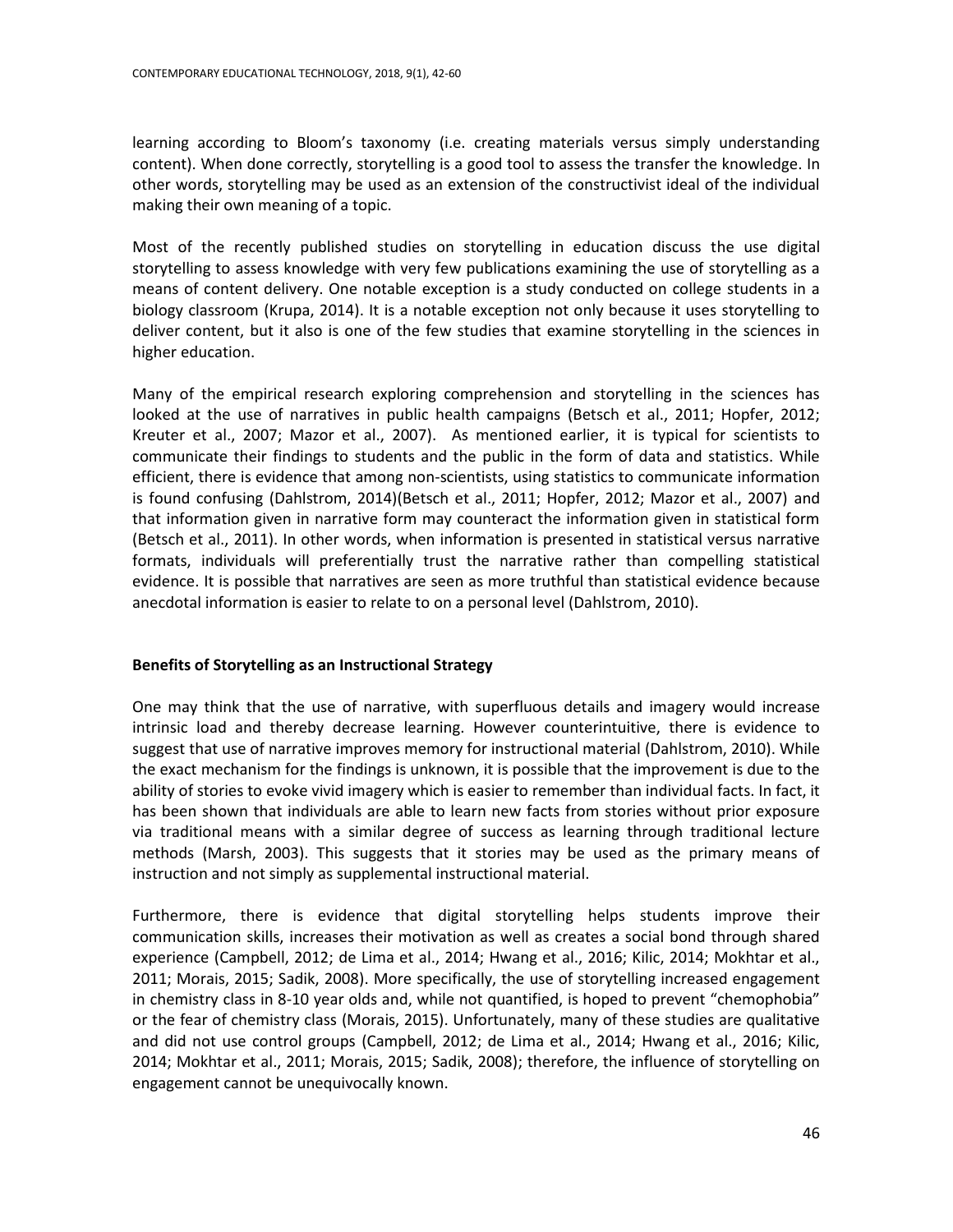### **Methods**

### **Research Design**

This post-test only quasi-experimental study used a control and an experimental group to explore the utility of storytelling as an instructional strategy in anatomy and physiology classes at a Southwestern community college. The treatment that was presented to the experimental group consisted of new instructional material that was delivered in a storytelling format. The control group did not receive any instruction that used a storytelling format as an instructional strategy. Dependent variables included scores on a quiz administered two days after the treatment and control lessons; multiple-choice questions on a lecture exam administered seven days after the treatment and control lessons; and a critical thinking short answer question administered on the same exam as the multiple-choice questions.

### **Participants and Setting**

Upon receiving IRB approval, students enrolled in one of two human anatomy and physiology courses were used in the study. All students enrolled in human anatomy and physiology classes have had to pass the following criteria: institution reading requirement and introductory biology course completed and passed within the past five years (Table 1). Participation in the study was voluntary; however, students choosing not to participate were still required to complete the exercises but their data was not used.

Classes were of mixed gender and students ranged in age and experience in all three assessments. Some students recently graduated high school while others were non-traditional students returning to school looking to change careers. Nevertheless, all students had similar background knowledge in biology due to prerequisite requirements.While the site of research is an emerging Hispanic serving institution, the demographics near the site are predominantly Caucasian. Because both the treatment and control groups have the same instructor, differences between instructors may be excluded.

| Groups       | Age Range                                                         | Gender (total<br>number of<br>participants) | <b>Declared Majors</b>                                                                                                                                   | <b>Total Number</b><br>of Participants                                           |
|--------------|-------------------------------------------------------------------|---------------------------------------------|----------------------------------------------------------------------------------------------------------------------------------------------------------|----------------------------------------------------------------------------------|
| Experimental | High school<br>graduates to non-<br>traditional adult<br>learners | 32 female<br>9 male                         | Nursing, General<br>Studies, Dental<br>Hygiene, Business,<br>Associate of Arts,<br>Biotechnology,<br>Administration for<br>Justice Studies,<br>Undecided | $27 - Quiz$<br>32 – Multiple-<br>choice<br>30 – Critical<br>thinking<br>question |

### Table 1. Summary Information about Participants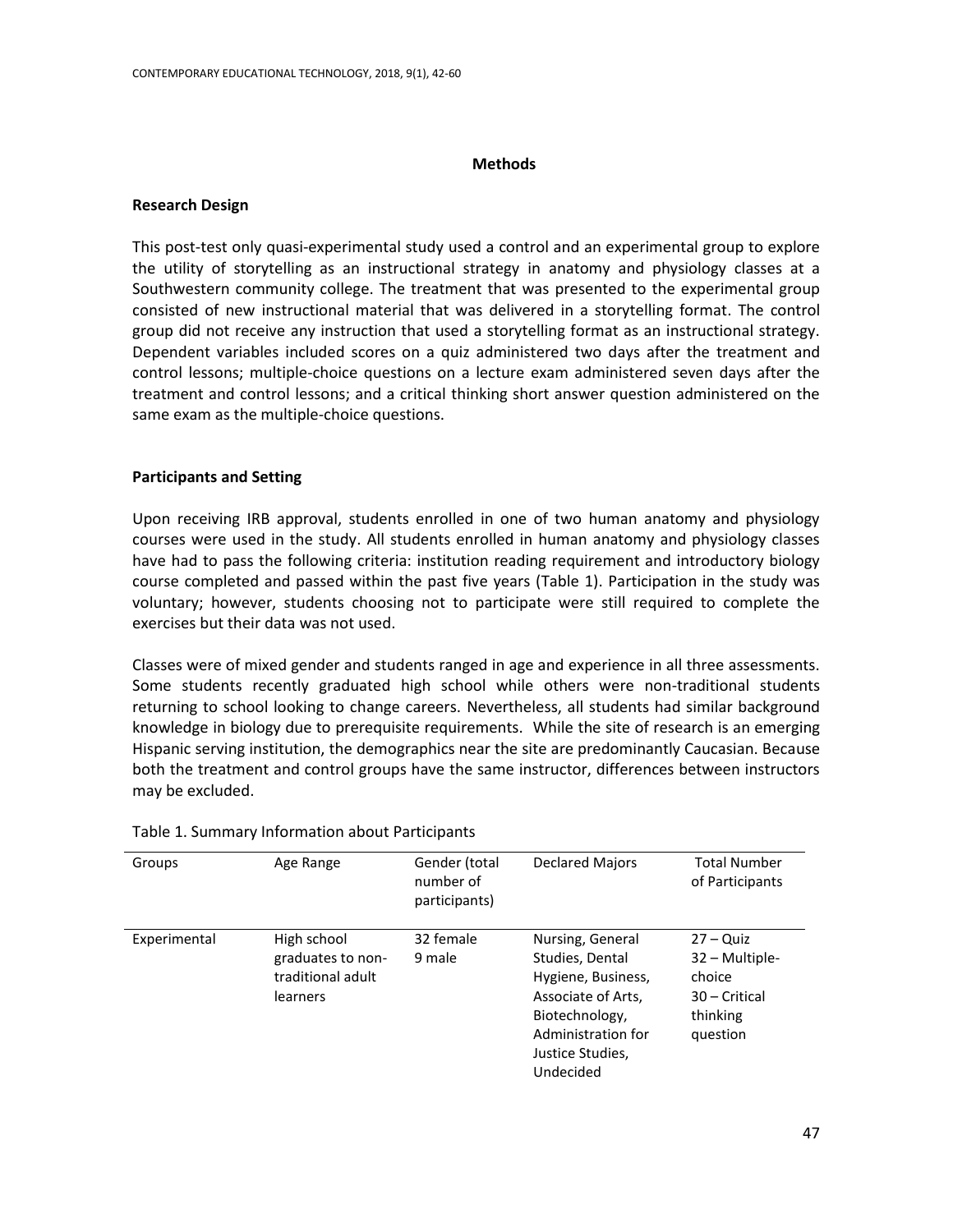| Control | High school<br>graduates to non-<br>traditional adult<br>learners | 16 female<br>6 male | Nursing, General<br>Studies, Dental<br>Hygiene, Business,<br>Associate of Arts,<br>Associate of Science,<br>Undecided | $22 - Quiz$<br>22 – Multiple-<br>choice<br>17 – Critical<br>thinking<br>question |
|---------|-------------------------------------------------------------------|---------------------|-----------------------------------------------------------------------------------------------------------------------|----------------------------------------------------------------------------------|
|---------|-------------------------------------------------------------------|---------------------|-----------------------------------------------------------------------------------------------------------------------|----------------------------------------------------------------------------------|

### **Procedures**

Approval for the study was obtained by an Institutional Review Board at the primary research institution and the site of research. Upon approval, students were given consent forms and were explained the experiment. They were told that their grades would not be affected nor would identifying information be used in the study.

If students chose not to participate in the study, they still completed the activities and assessments with the rest of the class; however, their information was not used in the analysis. Students in both classes attend lecture and lab sections that are taught in a face-to-face format. One class had a maximum enrollment of 48 students and the other has a maximum of 24 students. The larger class was given the experimental treatment and the smaller class served as the control group.

The control group received a lecture (approximately 15 minutes) that consisted of information presented via PowerPoint along with examples (see Appendix A). Two days after the lecture was presented, the class was given a formative quiz to determine comprehension The experimental treatment (approximately 15 minutes) consisted of a lecture presented via a story (see Appendix A). Similarly, two days after the story was presented, the class was given a formative quiz using to determine comprehension. The quiz included including all of the material that were taught during that class. Total time for the quiz was approximately 20 minutes with 30 seconds per question. After each question the instructor gave an explanation of the correct answer before moving to the next question.

Both the experimental and control groups were also tested one week after instruction using a lecture exam that included materials from the first four weeks of the semester. The scores on the five questions were analyzed and compared between the control group and the treatment group. Additionally, to assess critical thinking, an extra credit question consisting of a related, yet novel, real-life situation given on the exam to both groups (see Appendix B). Total time for the lecture exam was 75 minutes with students having the freedom to allocate time to questions as individually needed. Exams were collected upon completion and students were allowed to leave the room afterwards. Answers were graded according to a rubric and were reviewed by a second subject matter expert to verify scores. The scores between reviewers was analyzed and found to be similar. Again, the scores were analyzed and compared between the control group and the treatment group.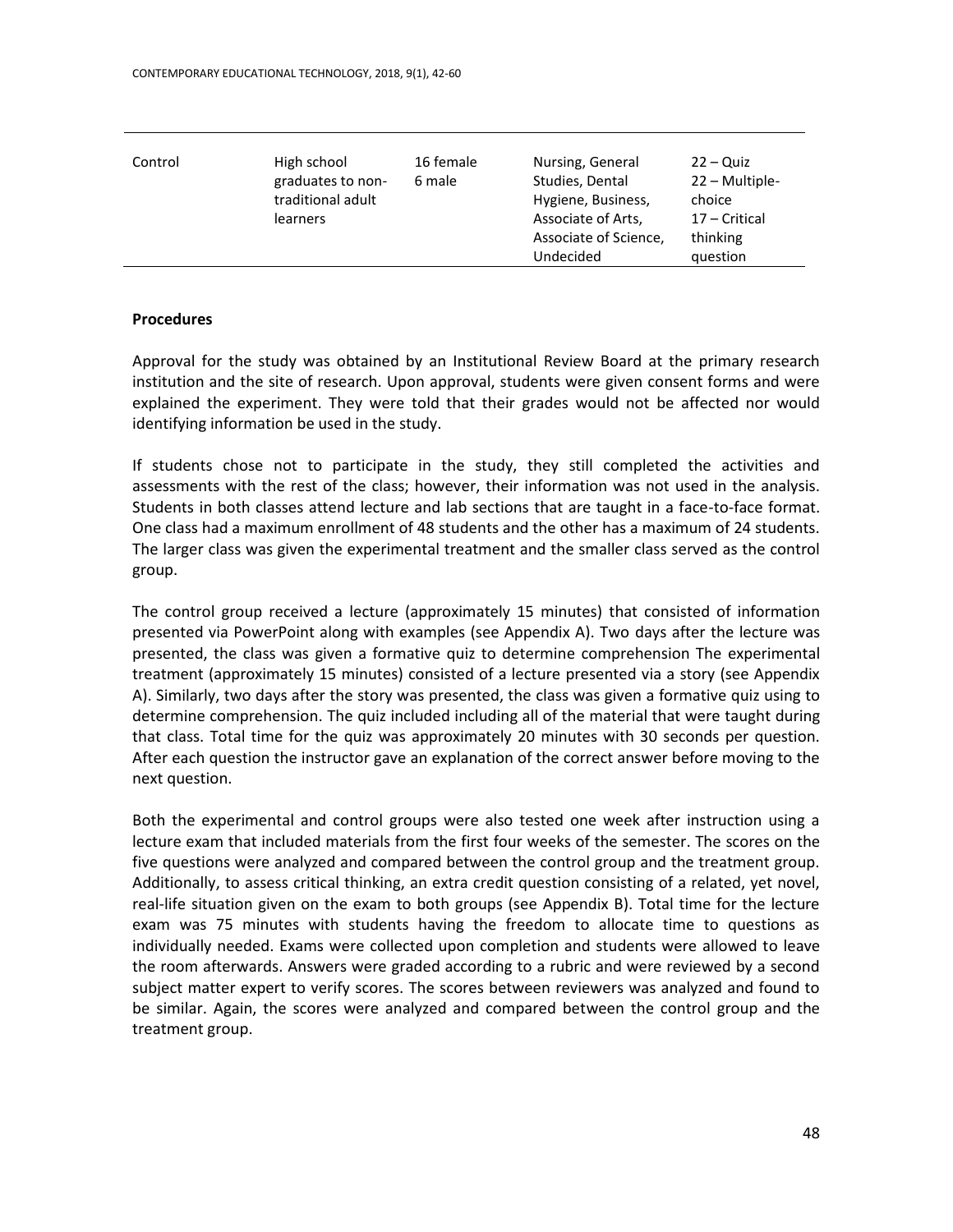Inter-subject transfer of information is minimized by the occurrence of the classes (i.e. one is held in the morning and the other in the evening on opposing days of the week). Summary of the experimental design is shown below in Table 2.

| Groups       | Max. Number<br>of Participants | Treatment                                | Proximal<br>Assessment                                                                     | Distal<br>Assessment                                                          | Critical Thinking<br>Assessment                                                                                           |
|--------------|--------------------------------|------------------------------------------|--------------------------------------------------------------------------------------------|-------------------------------------------------------------------------------|---------------------------------------------------------------------------------------------------------------------------|
| Experimental | 32                             | Instruction in<br>the form of a<br>story | Quiz following<br>instruction<br>using $-$ two<br>days following<br>treatment              | Lecture exam<br>questions - one<br>week following<br>treatment                | Critical thinking<br>extra credit<br>question on<br>$lecture$ exam $-$<br>one week<br>following<br>treatment              |
| Control      | 22                             | Traditional<br>lecture<br>instruction    | Quiz following<br>instruction<br>using $-$ two<br>days following<br>traditional<br>lecture | Lecture exam<br>$questions - one$<br>week following<br>traditional<br>lecture | Critical thinking<br>extra credit<br>question on<br>$lecture$ exam $-$<br>one week<br>following<br>traditional<br>lecture |

Table 2. Summary of Experimental Design

#### **Instruments**

To test whether or not storytelling enhanced learning, a proximal and distal assessment was given. A proximal assessment was designed to measure the transfer of information, whereas the distal assessment was designed to measure the retention of information. The proximal formative assessment consisted of a Kahoot.it quiz given two days after the treatment or lecture was presented. Kahoot.it is an online program that allows an individual to create an unlimited number of multiple-choice questions. Students may log on to the quiz and participate as a group using their mobile devices or laptops. Individual questions must be answered in 30 seconds or less. Points are awarded for correctness as well as speed of answering. Response tallies are displayed as bar graphs and individual responses are recorded and available at the end of the quiz for download. The top five highest scores are displayed on the screen.

The lecture exam covered material taught in the first four weeks of the course. However, the exam included five multiple-choice questions specifically on the topic presented during the storytelling and control interventions. The entire class received one of two versions of the same exam. The two versions differed only in the order of the multiple-choice options. In other words, the answers were the same just in a different order. Students were also given a critical thinking question on the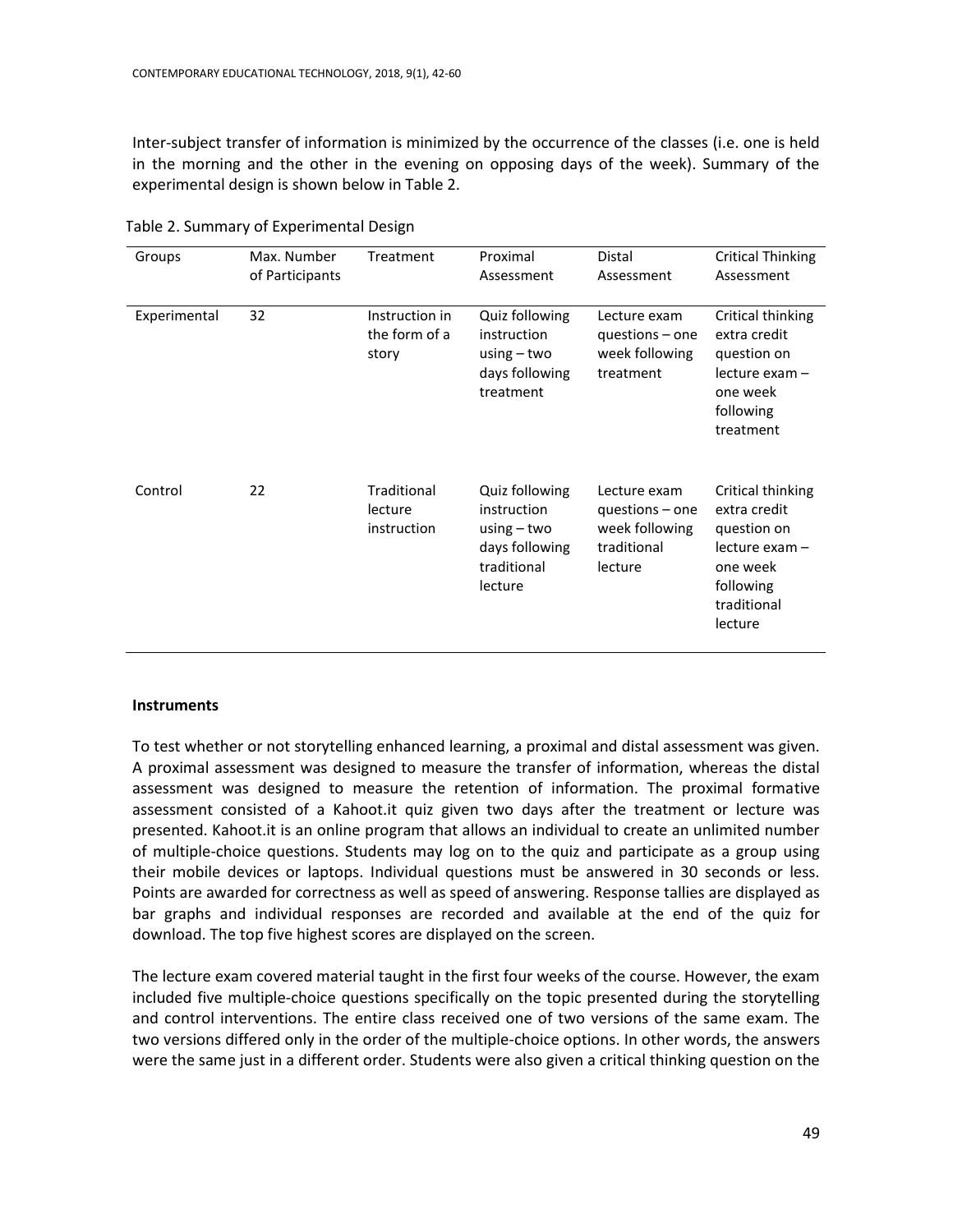lecture exam that required analysis of a novel scenario (Appendix B). The novel scenario was based on an actual rare medical condition not specifically discussed in class.

# **Results**

# **The Use of Storytelling to Increase Learning**

This research question investigated the effect of storytelling on short-term (quiz) and middle-term (multiple-choice questions on a lecture exam) retention of information presented in class**.** Data for grades on the quiz and multiple-choice lecture exam were checked for outliers and normality. After examining histograms of the data, it was determined that the data contained no outliers and exhibited normality. A Mann-Whitney test indicated that the quiz scores of students who received instruction via storytelling (*M*=2.11, *N*=27) did not significantly differ from quiz scores of the control group (*M*=1.91, *N*=22) *U*=.300, *p=.327, r=0.141.* Similarly, the multiple-choice scores of students who received instruction via storytelling (*M*=2.81, *N*=32) and the control group (*M*=3.00, *N*=22) did not differ significantly *U*=.563, *p=.582, r=-0.075.*

# **The Use of Storytelling to Increase Critical Thinking**

This research question investigated the effect of storytelling on a novel, critical thinking question given one week after instruction in class. Data was checked for outliers and normality and it was determined that there were no outliers and the data was normally distributed; however, Levene's test indicating that the data for the control and experimental groups had unequal levels of variance, *F=*.458, (*p*=.035) and, therefore, requiring the use of the Mann-Whitney U to determine significance. A Mann-Whitney test indicated that the scores of students who received instruction via storytelling (*M*=0.931, *N*=30) did not significantly differ from quiz scores of the control group (*M*=1.437, *N*=17) *U*=.351, *p=.384, r=-0.128*.

# **Discussion**

The communication of complex scientific information to students is often burdened by a high intrinsic cognitive load and the lack of existing schemata to incorporate the information in a meaningful way (Avraamidou & Osborne, 2009). This is in-line with the principle of situated learning in that information is not consolidated into memory in a meaningful way because the information is presented in a context that is outside of real-life experiences (Driscoll, 2005). One of the strengths of stories and narratives is that they are developed with significant audience analysis and are therefore rooted in existing schemata and experiences. Using stories as a vehicle to deliver content with a high intrinsic load may help in learning, comprehension, and, ultimately, in the development of new schema by building on existing ones.

While the use of stories in education has often been limited to supplemental instruction, it has been shown that individuals are able to learn new facts from stories without prior exposure with a similar degree of success as learning through traditional lecture (Marsh, 2003). This suggests that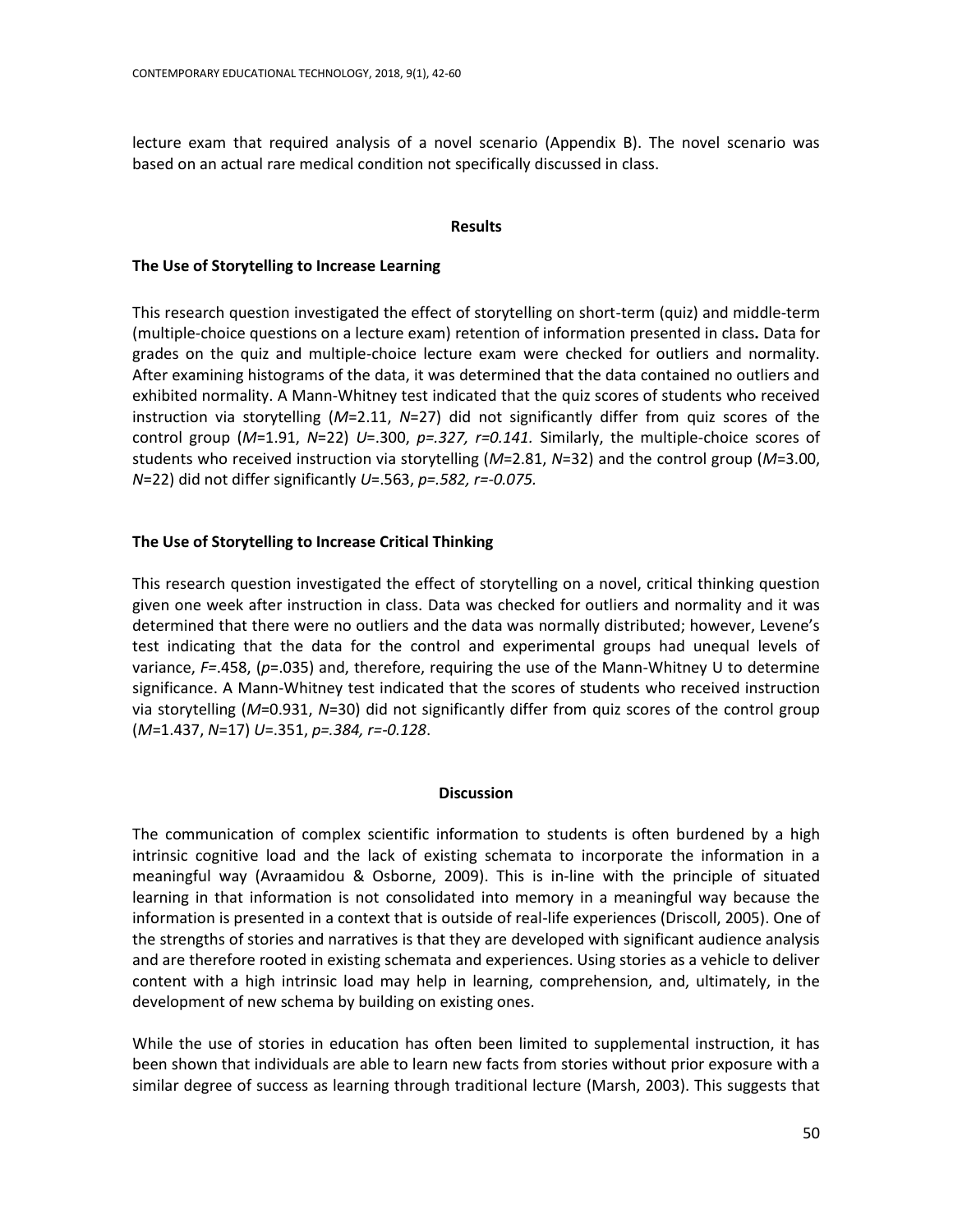stories may be used as the primary means of instruction and not simply as supplemental instructional material methods. The purpose of this study was to examine how storytelling could be used as a means to convey new instructional material in an undergraduate anatomy and physiology class.

Since storytelling traditionally has high levels of listener engagement, robust audience analysis, and relatable presentation of information, it was believed that storytelling would be able to convey information more effectively than traditional lecture methods as well as improve critical thinking in an anatomy and physiology class. While the study did not show an increase in learning or critical thinking, similar to other findings (Hung et al., 2011; Marsh, 2003), it did demonstrate that learning could occur from storytelling.

As mentioned earlier, one of the difficulties with communicating scientific information to students is that the information is often unfamiliar, may result in cognitive dissonance with belief systems, and is often presented with high intrinsic load (Avraamidou & Osborne, 2009; Brownell et al., 2013). Although storytelling is believed to alleviate these communication problems, the results suggest that there may be that a ceiling effect on comprehension due to the complexity of the information. In other words, regardless of the means of delivery, there may be a limit to what can be understood without further study outside the classroom. For example, students may comprehend the lesson taught; however, to fully grasp the interconnection with other biological systems, time must be spent outside the classroom to coalesce the related information. If this is the case, potential benefits of storytelling may lie with students spending more time with the material while creating stories themselves. This would support the findings of studies that has explored the use of storytelling in English language learning classes (Hwang et al., 2016; Mokhtar et al., 2011).

# **Implications for Teaching**

Often, topics taught in science classes are presented in isolation of one another, leaving students to connect the pieces to form the overall, complex picture. However, because the content is often information dense, students tend to focus on memorizing individual facts rather than connecting the pieces to form a comprehensive narrative. To use a colloquialism, students often cannot see the forest for the trees. Not surprisingly, this can be frustrating for teachers and students alike, especially when critical thinking is a desired outcome. Storytelling may be a way to bridge the gap between related yet separate groups of information. Stories naturally link different ideas together in a situated context. Similarly, stories may be a simple and relatively easy method for students to link different scientific ideas together to form a coherent narrative.

Additionally, storytelling may aide instructors in presenting information dense content in an engaging manner. At times, it is difficult to avoid dry information dense lectures, especially in introductory classes where the students have little prior knowledge to engage in meaningful activities. The use of stories can make an otherwise unpalatable lesson, not only more meaningful, but also more interesting.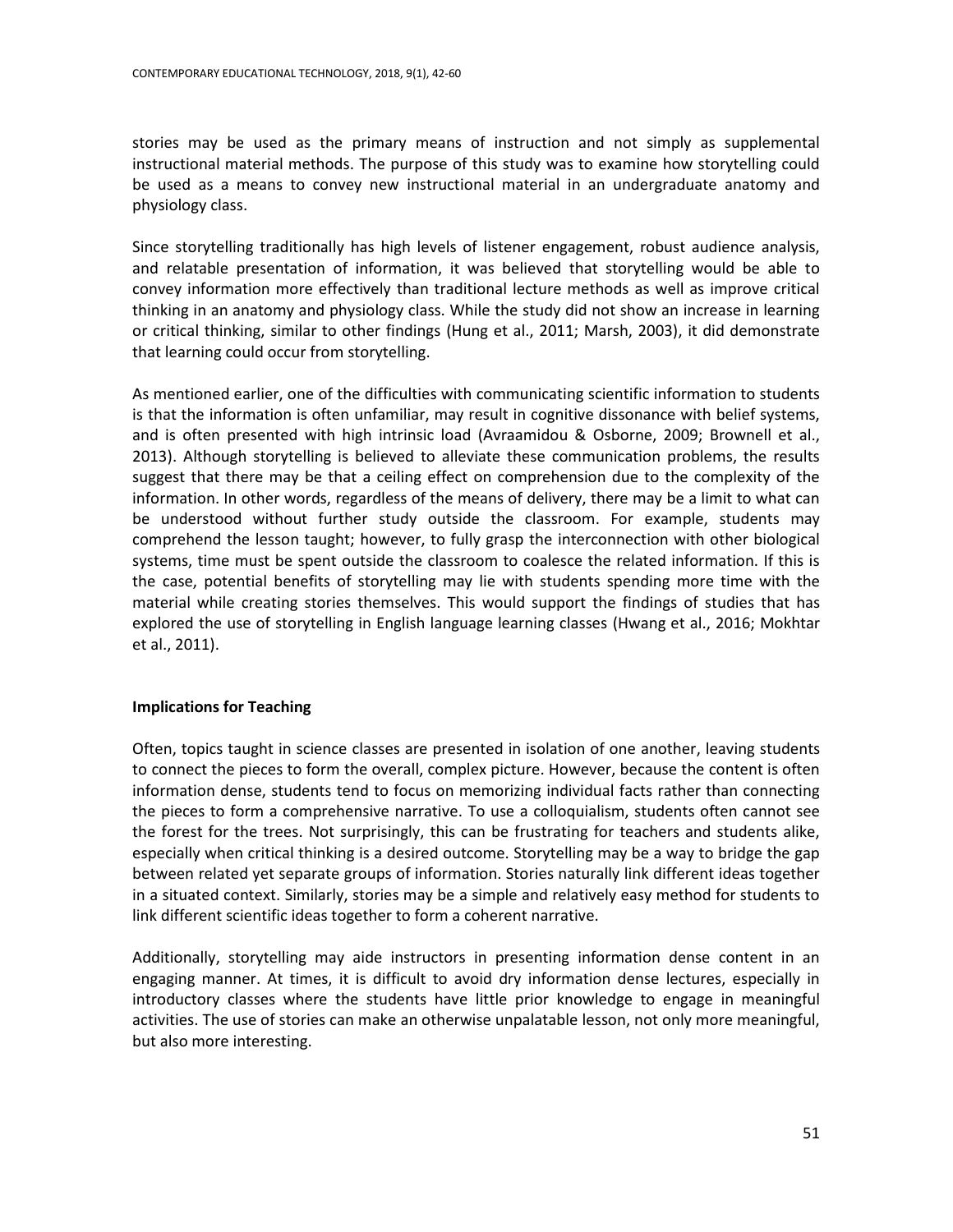Finally, storytelling may also foster learning by allowing students to engage with the material at their own pace. For example, information presented in an interesting story would allow and encourage students to reread passages as needed before constructing their responses to critical thinking questions. Similarly, if students were constructing their own stories, they would be able to engage with the material at their own pace to demonstrate their understanding. This would not only allow for individualized activity but would also give the instructor insight into how students are perceiving and interpreting the information.

# **Limitations**

A perennial classroom limitation is technology and this study was not immune to it. The initial experimental design called for the proximal assessment (quiz) to occur at the end of the class during which the treatment and control lecture was given. However, due to complications arising from devices being unable to connect to the internet, the first assessment had to be delayed until the next class period two days later. This delay may have muted the detection of improvements to early learning as the quiz may have been administered too far after initial instruction to observe an effect.

Another limitation may have been the method used to deliver the story. The story was told once, orally, during the treatment session, linearly, without the iteration of individual facts. While students had access to PowerPoints containing the information, a single presentation may not have been enough of an exposure for the participants of the treatment group. Similar to the use of narratives in public health studies, the students may have remembered the overall story without recalling individual facts.

Another reason for the possible failure to measure differences may be due to events occurring before the second assessment (i.e. lecture exam). Students in both groups were given five minutes before the lecture exam to ask the instructor questions on course material. Students in the control group asked specific questions relating to the topic used in the experiment whereas students in the experimental group did not. This may have led to higher scores in the control group since they received immediate feedback on their questions. This immediate feedback shortly before the exam likely made the identification of the correct answer much easier.

# **Future Research**

As previously mentioned, the prior success of storytelling in the sciences has been in the communication of information in public health campaigns. However, the information that was retained by the participants was not shown to be specific detailed information, rather, storytelling was shown to influence decision making about health care choices (Betsch et al., 2011; Hopfer, 2012; Mazor et al., 2007). It may be similar with using storytelling in science education. The students may have remembered the overall story without recalling the individual facts. Furthermore, even though the experimental group showed similar levels of learning as the control group, their perception about the information may be different and may influence retention (i.e. persistence) in the course and even their decision to continue on in their coursework. Since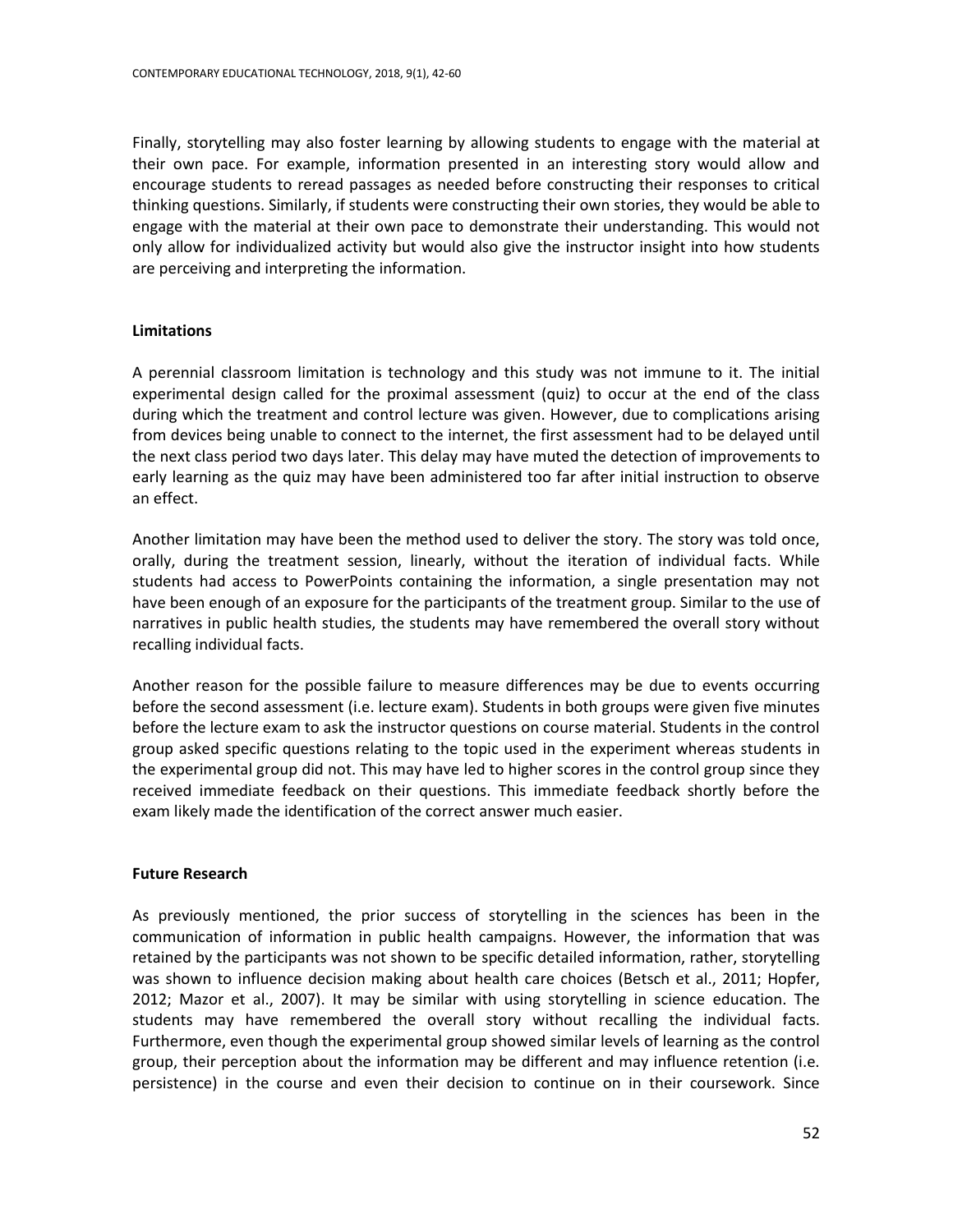positive emotional experiences (i.e. enjoyment of the class) act as rewards, according to behaviorist theory, individuals will seek out positive rewards and persist in their behavior. In other words, a positive view of the course or the information presented may translate into student retention. It would be interesting to examine the levels of engagement between the two groups as well as retention within the groups in future studies.

The long-term retention of information is seen as critical in education because often a lesson acts as a building block to future concepts. If instruction can help increase long-term retention, it could improve an individual's chances of better understanding information in future courses or situations. One of the barriers to long-term retention is the unsuccessful encoding of information. Encoding entails relating incoming new information to information already stored in the brain in such a way that it is easily memorable (Driscoll, 2005). Since storytelling uses familiar concepts to convey new information, it would be of interest to determine if storytelling affected long-term retention of information. Although not part of this study, a final exam was given approximately 3 months after the initial lesson and it included the aforementioned multiple-choice questions from the lecture exam.

Finally, it may be beneficial to determine if there would be a difference based on the delivery method. Again, a single oral telling may not be sufficient exposure to the material. Based on behaviorist theory, multiple exposures to the information in an individual setting with a self-paced format would increase the learning of the material especially if mastery of the content was required and clear and immediate feedback was given (Driscoll, 2005). It would be interesting to see if students are more successful at learning the material if the story was presented in a written format. Having the story in written format would allow students to progress through the information at an individual pace and would allow review of facts. As mentioned earlier, the benefits of storytelling may also lay in students constructing their own story from information learned. This activity would require students to interact with the information on a deeper cognitive level and would increase the time spent thinking about the material. Finally, receiving immediate feedback would allow students to learn from their mistakes and make adjustments according to instructor recommendations.

# **Conclusion**

Students often have difficulty understanding and remembering concepts taught in science classes because of high intrinsic load and lack of existing schemata. Due to its emphasis on audience analysis and basis in existing schemata, storytelling is seen as a viable alternative method to traditional teaching techniques with the goal of improving learning and comprehension. The purpose of this study was to provide empirical evidence supporting the use of storytelling in conveying scientific information to non-experts and support the use of storytelling in undergraduate science classrooms. This study sought to address a gap in the literature by providing quantitative data to support the existing qualitative data showing the benefits of storytelling in educational settings.

In summary, similar to prior studies examining the effects of storytelling on student performance in English classes (Hung et al., 2011; Hwang et al., 2016), storytelling was shown to be as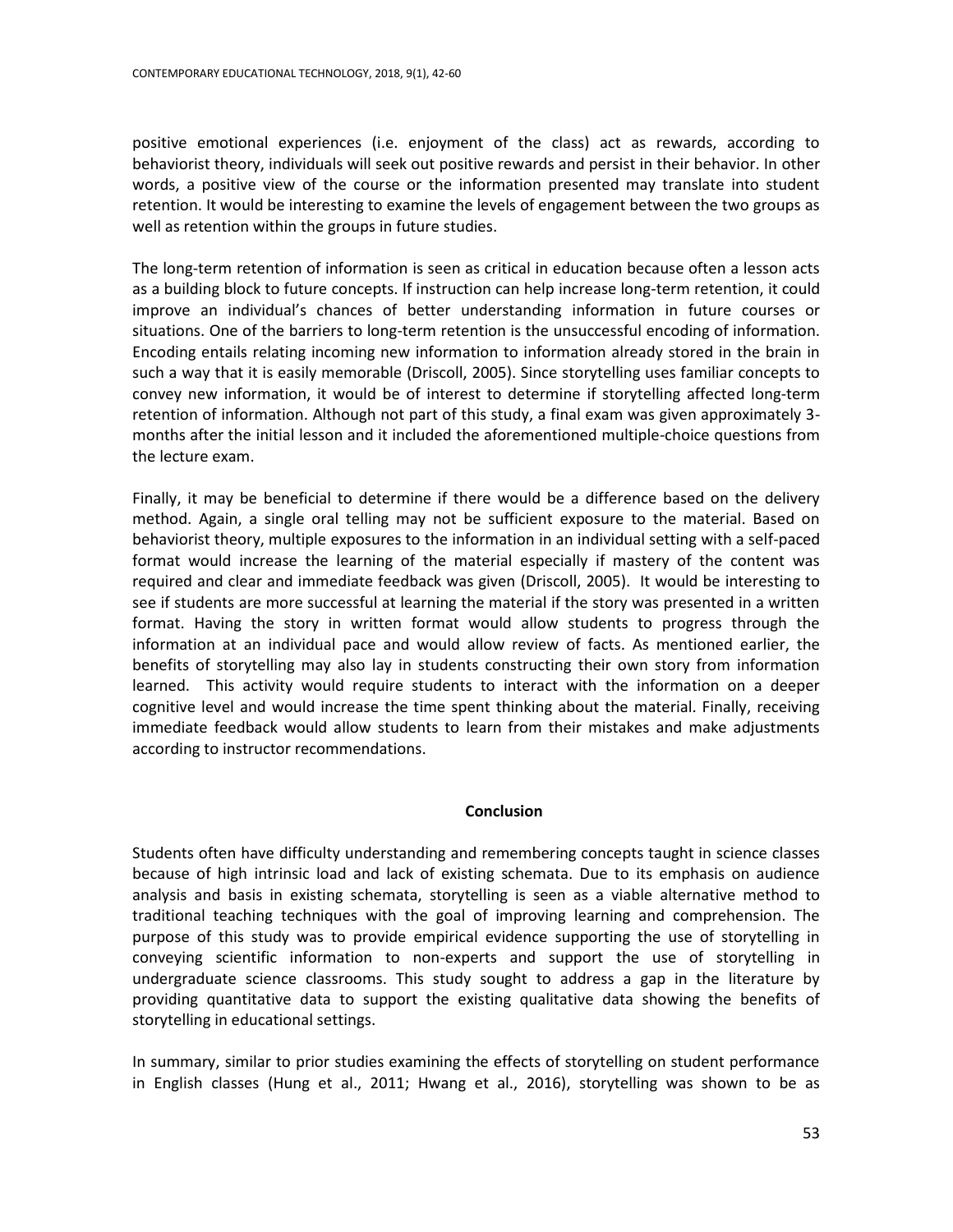successful at conveying information to students as traditional lecture techniques as measured by scores on a quiz, multiple-choice questions, and a short answer critical thinking question. Four areas were identified for future research. While examining the possible benefits of storytelling on the transfer of scientific information to individuals is a priority, it is of equal importance to understand how storytelling may influence perceptions surrounding the scientific information. Similarly, it is of interest to determine how storytelling may influence perceptions and affect student retention in classes as well as the long-term retention of information. Finally, the impact of methods employed in using storytelling in science classes should also be examined to determine what works best.

# **References**

- Abrahamson, C. E. (1998). Storytelling as a pedagogical tool in higher education. *Education*, *118*(3), 440.
- Anderson, M. (2016). *Digital storytelling curriculum: Community-based, participatory action methods for co-curricular digital storytelling projects* (Doctoral dissertation). Retried on 5 August 2017 from ProQuest Dissertations (Accession No. 10188561).
- Avraamidou, L., & Osborne, J. (2009). The role of narrative in communicating science. *International Journal of Science Education*, *31*(12), 1683-1707. http://doi.org/10.1080/09500690802380695
- Betsch, C., Ulshöfer, C., Renkewitz, F., & Betsch, T. (2011). The influence of narrative v. statistical information on perceiving vaccination risks. *Medical Decision Making : An International Journal of the Society for Medical Decision Making*, *31*(5), 742-53. http://doi.org/10.1177/0272989X11400419
- Bower, G. H. & Clark, M. C. (2013). Narrative stories as mediators for serial learning. *Psychonomic Science*, *14*(4), 181-182. http://doi.org/10.3758/BF03332778
- Brownell, S. E., Price, J. V, & Steinman, L. (2013). Science Communication to the General Public: Why We Need to Teach Undergraduate and Graduate Students this Skill as Part of Their Formal Scientific Training. *Journal of Undergraduate Neuroscience Education : JUNE : A Publication of FUN, Faculty for Undergraduate Neuroscience*, *12*(1), E6–E10. Retrieved on 5 August 2017 from http://www.pubmedcentral.nih.gov/articlerender.fcgi?artid=3852879& tool=pmcentrez&rendertype=abstract
- Bubela, T., Nisbet, M. C., Borchelt, R., Brunger, F., Critchley, C., Einsiedel, E., … Caulfield, T. (2009). Science communication reconsidered. *Nature Biotechnology*, *27*(6), 514-518. http://doi.org/10.1038/nbt0609-514
- Campbell, T. A. (2012). Digital storytelling in an elementary classroom: Going beyond entertainment. *Procedia - Social and Behavioral Sciences*, *69*, 385-393. http://doi.org/10.1016/j.sbspro.2012.11.424
- Campbell, T. A. & Hlusek, M. (2015). Storytelling for fluency and flair: A performance-based approach. *The Reading Teacher*, *69*(2), 157–161.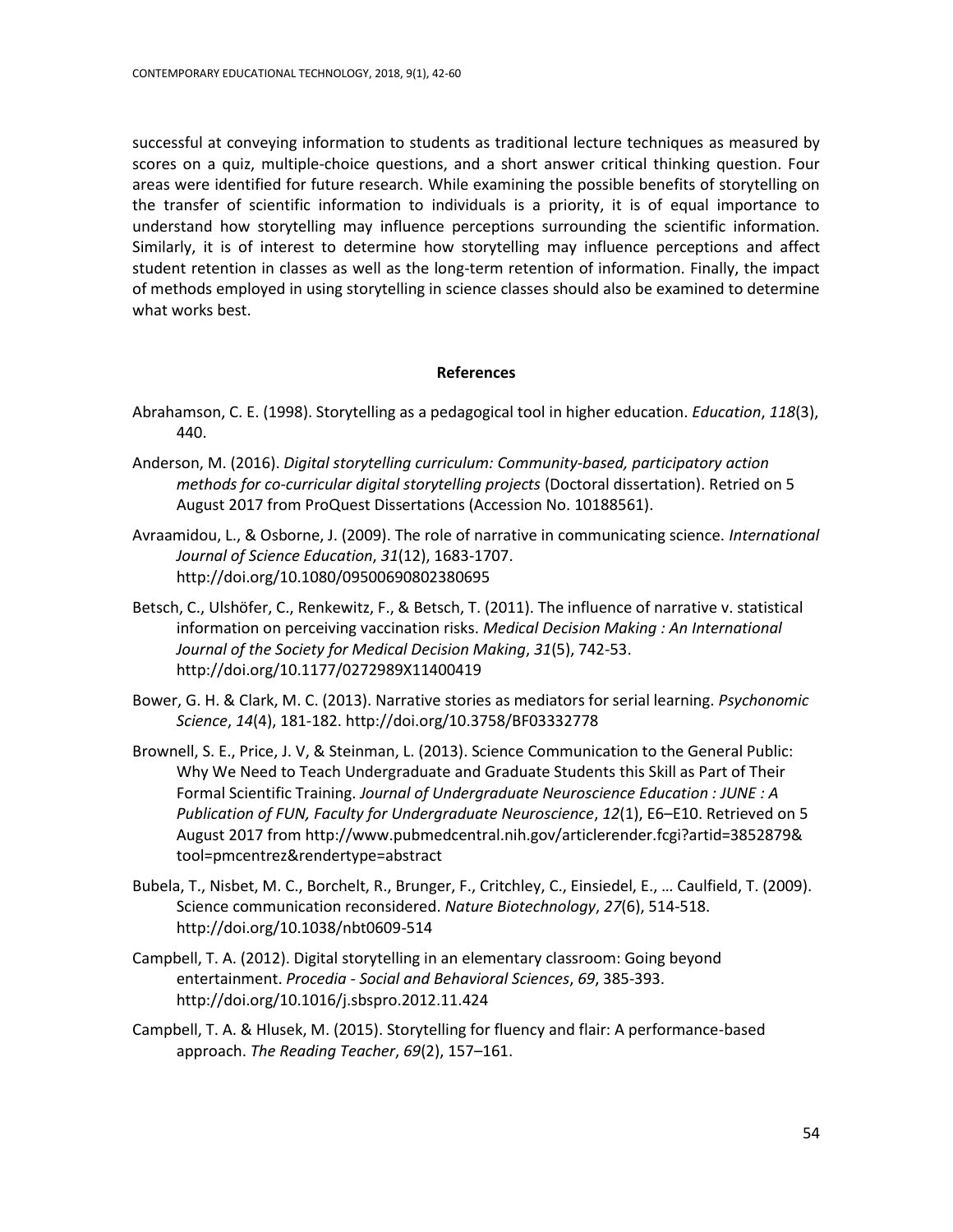- Catala, A., Theune, M., Gijlers, H., & Heylen, D. (2017). Storytelling as a creative activity in the classroom. In *Proceedings of the 2017 ACM SIGCHI Conference on Creativity and Cognition* (pp. 237-242). ACM.
- Chien, C. W. (2014). Pre-Service elementary school English teachers' learning and reflection through simulated teaching practice and oral interviews. *Reflective Practice*, *15*(6), 821-835.
- Dahlstrom, M. F. (2010). The role of causality in information acceptance in narratives: An example from science communication. *Communication Research*, *37*(6), 857-875. http://doi.org/10.1177/0093650210362683
- Dahlstrom, M. F. (2014). Using narratives and storytelling to communicate science with nonexpert audiences. *Proceedings of the National Academy of Sciences*, *111*(Supplement\_4), 13614- 13620. http://doi.org/10.1073/pnas.1320645111
- de Lima, E. S., Feijó, B., Barbosa, S. D. J., Furtado, A. L., Ciarlini, A. E. M., & Pozzer, C. T. (2014). Draw your own story: Paper and pencil interactive storytelling. *Entertainment Computing*, *5*(1), 33-41. http://doi.org/10.1016/j.entcom.2013.06.004
- Driscoll, M. P. (2005). *Psychology of learning for instruction* (3rd ed.). San Francisco: Pearson Education.
- González, H. L., Palencia, A. P., Umaña, L. A., Galindo, L., & Villafrade M, L. A. (2008). Mediated learning experience and concept maps: a pedagogical tool for achieving meaningful learning in medical physiology students. *Advances in Physiology Education*, *32*(4), 312-316. http://doi.org/10.1152/advan.00021.2007
- Halpern, D. F., & Hakel, M. D. (2003). Applying the Science of Learning to the University and Beyond: Teaching for Long-Term Retention and Transfer. *Change: The Magazine of Higher Learning*, *35*(4), 36-41. http://doi.org/10.1080/00091380309604109
- Hopfer, S. (2012). Effects of a narrative HPV vaccination intervention aimed at reaching college women: a randomized controlled trial. *Prevention Science : The Official Journal of the Society for Prevention Research*, *13*(2), 173-82. http://doi.org/10.1007/s11121-011-0254-1
- Hung, C.-M., Hwang, G.-J., & Huang, I. (2011). A project-based digital storytelling approach for improving students' learning motivation, problem-solving competence and learning achievement. *Educational Technology & Society*, *15*(4), 368–379. Retrieved on 5 August 2017 from http://eric.ed.gov.proxy.lib.odu.edu/?q=storytelling+and+science&ff1= pubJournal+Articles&id=EJ992969
- Hwang, W.-Y., Shadiev, R., Hsu, J.-L., Huang, Y.-M., Guo-Lin, H., & Yi-Chun, L. (2016). Effects of storytelling to facilitate EFL speaking using web-based multimed...: EBSCOhost. Retrieved on 29 February 2016 from http://eds.b.ebscohost.com.proxy.lib.odu.edu/ehost/detail/detail? sid=3629e5c4-29de4830-a19f78525c6f7664%2540sessionmgr115&vid=15&hid=113&bdata =JnNpdGU9ZWhvc3QtbGl2ZSZzY29wZT1zaXRl#AN=EJ1087571&db=eric
- Inan, C. (2015). A digital storytelling study project on mathematics course with preschool preservice teachers. *Educational Research and Reviews*, *10*(10), 1476-1469.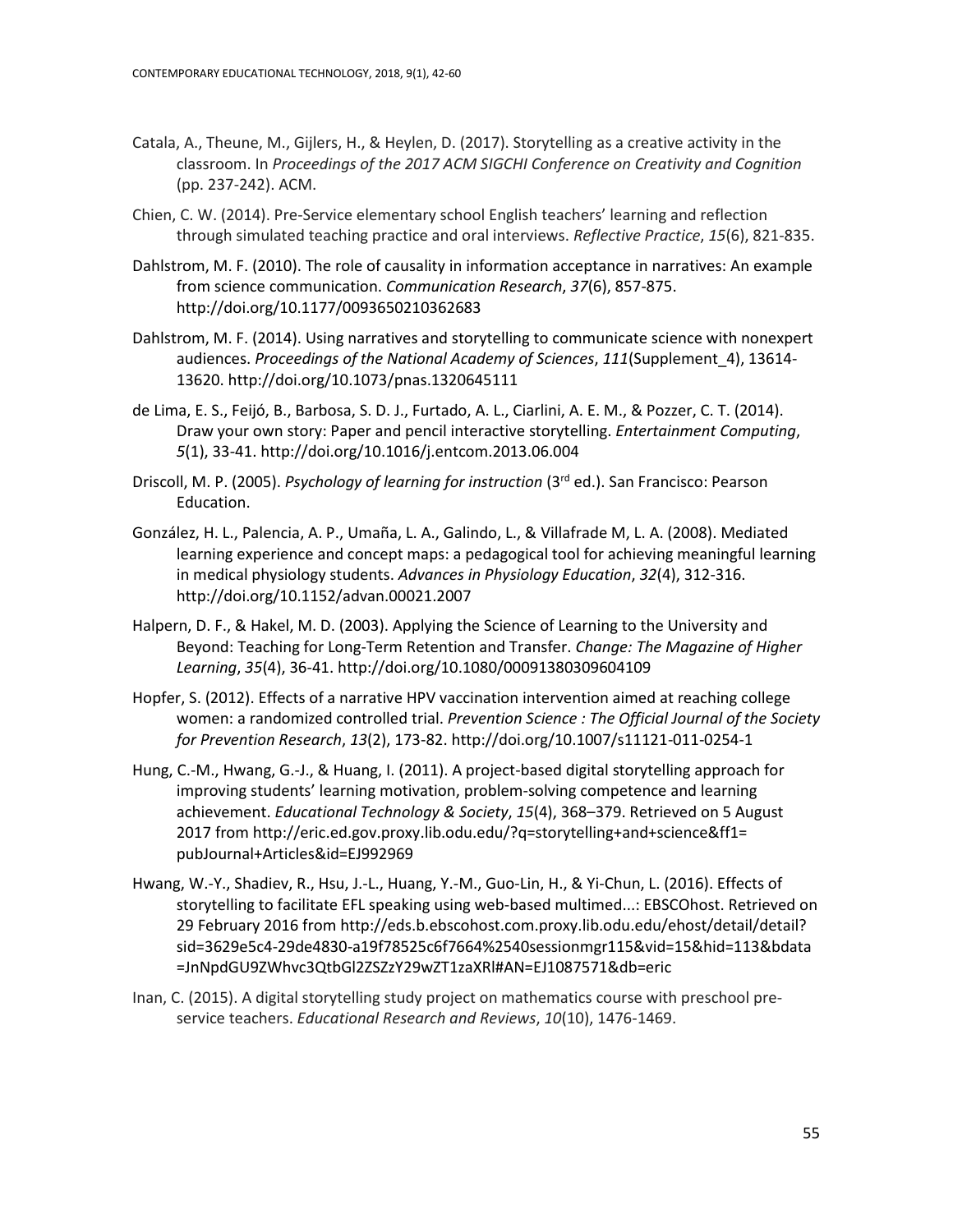- Kilic, F. (2014). Awareness and cognitive load levels of teacher candidates towards student products made by digital storytelling. *Turkish Online Journal of Distance Education*, *15*(3), 94–107.
- Kokkotas, P., Rizaki, A., & Malamitsa, K. (2010). Storytelling as a strategy for understanding concepts of electricity and electromagnetism. *Interchange: A Quarterly Review of Education*, *41*(4), 379–405. Retrieved on 5 August 2017 from http://eric.ed.gov.proxy.lib.odu.edu/?q= storytelling+and+science&ff1=pubJournal+Articles&pg=2&id=EJ904516
- Kotluk, N. & Kocakaya, S. (2015). Researching and evaluating digital storytelling as a distance education tool in physics instruction: An application with pre-service physics teachers. *Turkish Online Journal of Distance Education*, *17*(1), 87–99. Retrieved on 5 August 2017 from http://eric.ed.gov.proxy.lib.odu.edu/?q=storytelling&ff1=pubReports+- +Research&ff2=eduHigher+Education&id=EJ1092820
- Kreuter, M. W., Green, M. C., Cappella, J. N., Slater, M. D., Wise, M. E., Storey, D., … Woolley, S. (2007). Narrative communication in cancer prevention and control: A framework to guide research and application. *Annals of Behavioral Medicine*, *33*(3), 221-235. http://doi.org/10.1007/BF02879904
- Krupa, J. J. (2014). Scientific method & evolutionary theory elucidated by the Ivory-Billed Woodpecker story. *American Biology Teacher*, *76*(3), 160–170. Retrieved on 5 August 2017 from http://eric.ed.gov.proxy.lib.odu.edu/?q=storytelling+and+science&ff1=pubJournal+ Articles&pg=3&id=EJ1044469
- Lee, C.-K. & Tseng, S.-J. (2012). Strategies of implementing digital storytelling for improving English oral competence. *INTED2012: International Technology, Education and Development Conference*, 250–255. Retrieved on 5 August 2017 from http://apps.webofknowledge. com.proxy.lib.odu.edu/full\_record.do?product=WOS&search\_mode=GeneralSearch&qid=1 1&SID=2ByCZdbGLbHkeSxVF56&page=1&doc=12
- Lencioni, P. (2004). *Death by meeting: A leadership fable*. San Francisco: Jossey-Bass: A Wiley Imprint.
- Marsh, E. (2003). Learning facts from fiction. *Journal of Memory and Language*, *49*(4), 519-536. http://doi.org/10.1016/S0749-596X(03)00092-5
- Mazor, K. M., Baril, J., Dugan, E., Spencer, F., Burgwinkle, P., & Gurwitz, J. H. (2007). Patient education about anticoagulant medication: is narrative evidence or statistical evidence more effective? *Patient Education and Counseling*, *69*(1-3), 145-157. http://doi.org/10.1016/j.pec.2007.08.010
- McDonald, J. K. (2009). Imaginative instruction: What master storytellers can teach instructional d...: EBSCOhost. Retrieved March 28, 2016, from http://eds.b.ebscohost.com.proxy.lib.odu. edu/ehost/pdfviewer/pdfviewer?vid=16&sid=6c09edb6-9883-4922-badbaec9b0c6217d%2540sessionmgr112&hid=120
- Mokhtar, N. H., Halim, M. F. A., & Kamarulzaman, S. Z. S. (2011). The effectiveness of storytelling in enhancing communicative skills. *Procedia - Social and Behavioral Sciences*, *18*, 163-169. http://doi.org/10.1016/j.sbspro.2011.05.024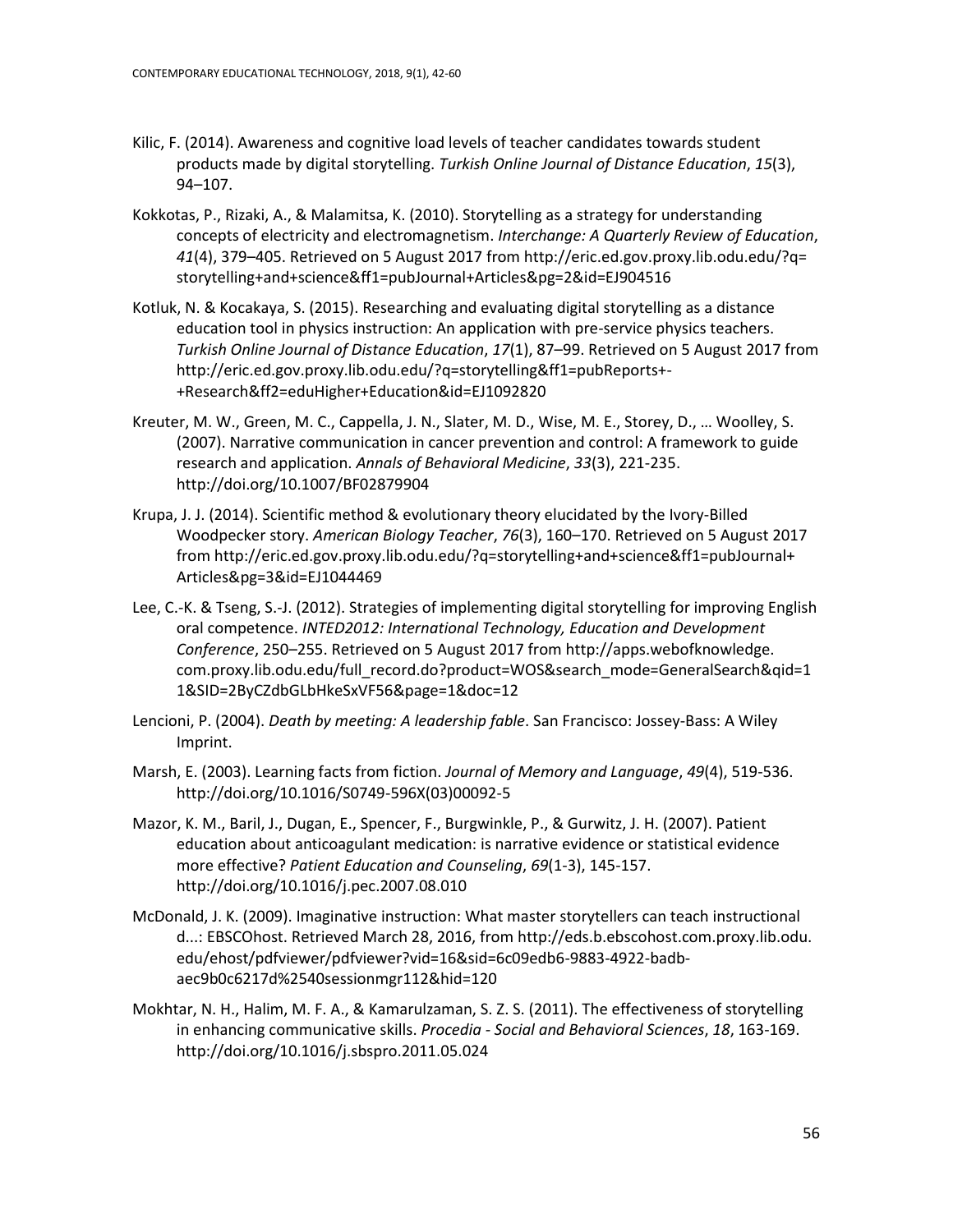- Morais, C. (2015). Storytelling with chemistry and related hands-on activities: Informal learning experiences to prevent "chemophobia" and promote young children's scientific literacy. *Journal of Chemical Education*, *92*(1), 58-65. http://doi.org/10.1021/ed5002416
- Olson, R. (2015). *Houston, we have a narrative: Why science needs story*. Chicago: The University of Chicago Press.
- Parrish, P. (2006). Design as storytelling. *TechTrends*, *50*(4), 72-82.
- Plomer, M., Jessen, K., Rangelov, G., & Meyer, M. (2010). Teaching physics in a physiologically meaningful manner. *Physical Review Special Topics - Physics Education Research*, *6*(2), 201- 216. http://doi.org/10.1103/PhysRevSTPER.6.020116
- Sadik, A. (2008). Digital storytelling: A meaningful technology-integrated approach for engaged student learning. *Educational Technology Research and Development*, *56*(4), 487-506. http://doi.org/10.1007/s11423-008-9091-8
- Shelby‐Caffey, C., Úbéda, E., & Jenkins, B. (2014). Digital storytelling revisited. *The Reading Teacher*, *68*(3), 191-199.
- Siegel, M. (1996). Storytelling: An important component of successful training. *Journal of Instruction Delivery Systems*, *10*(2), 9-11.
- Steidl, S., Razik, F., & Anderson, A. (2011). Emotion enhanced retention of cognitive skill learning. *Emotion*, *11*(1), 12-19.
- Tan, M., Lee, S.-S., & Hung, D. W. (2014). Digital storytelling and the nature of knowledge. *Education and Information Technologies*, *19*(3), 623–635. Retrieved on 5 August 2017 from http://eric.ed.gov.proxy.lib.odu.edu/?q=storytelling+and+science&ff1=pubJournal+Articles &id=EJ1053039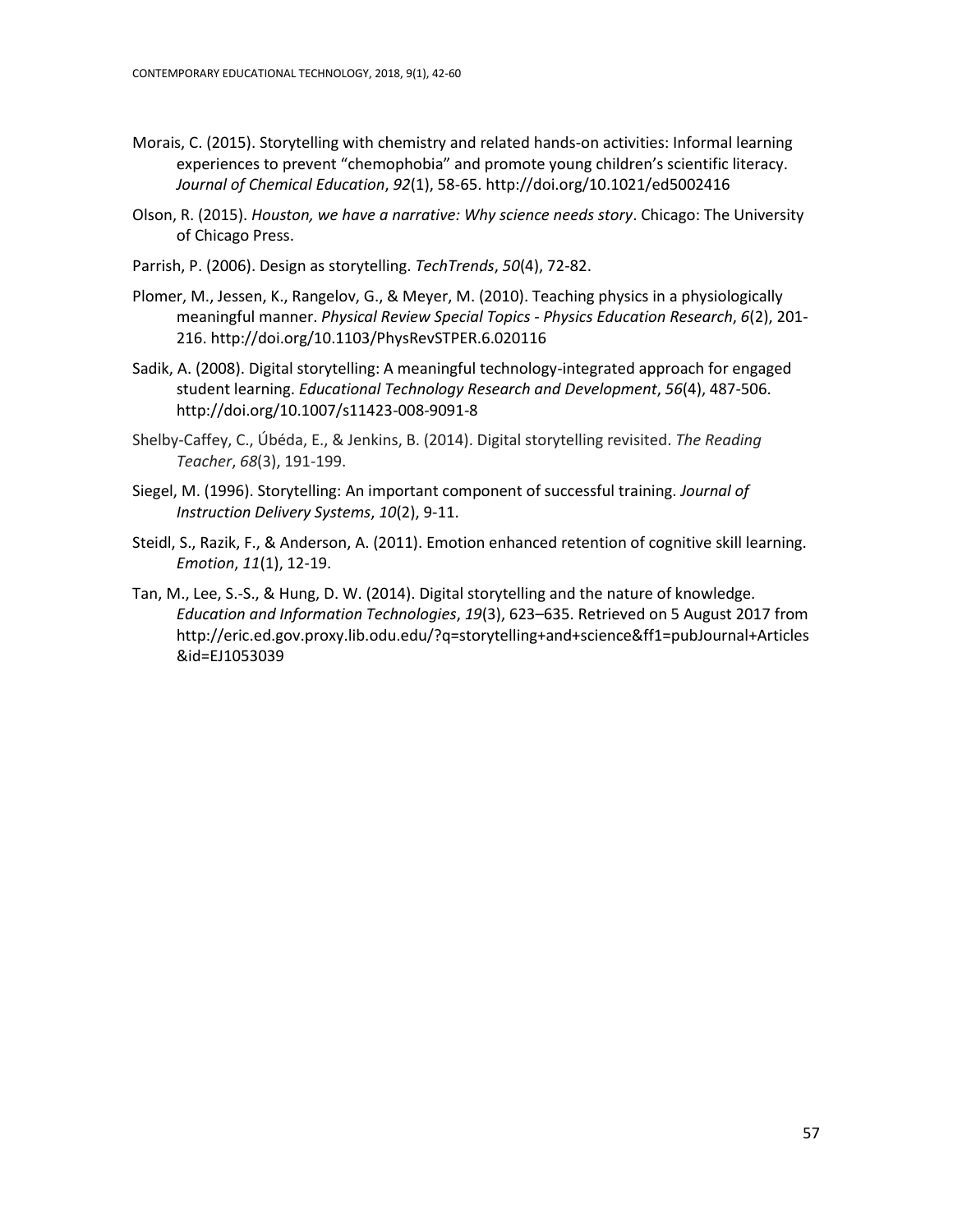# **Appendix A Case Studies**

### **Experimental Group Lesson**

Picture it. The zombie apocalypse is real. The corpses of recently deceased people have reanimated and walk the streets. Unlike some of the more recent films, these zombies are all very slow and their movements are very jerky and sudden. Their balance is off as they lurch in seemingly random directions looking for brains. Because they are so slow, as a single zombie, they are not a threat; however, because the disease is highly contagious and easily communicable through bodily fluids, zombies as a group pose a significant threat. They also feel no pain, so injuries do not stop them. They also show little understanding of or response to outside stimuli with the exception of olfactory and auditory cues that lead them to food. The only things that seems to stop them is severing the head, severely damaging the brain or allowing them to decay to a condition where they are no longer a threat.

Bob works in a biomedical research facility. He has been assigned to study the skin of zombies. As you may be aware, zombies do not have the greatest complexions. They are often seen with skin peeling from various body parts as they decay. The research facility has a secured area in which zombies are kept for use in experiments so Bob is able to get "fresh" skin samples to examine in the laboratory using powerful microscopes. In fact, the microscopes are so powerful that he is able to clearly see small protein structures that are embedded in the cell membrane of cells.

Typically, the healthy non-infected human skin has five different types of proteins holding it together. It is important that there are so many different types to ensure that fluids don't leak in or out of the body and that the skin stays firmly attached to the connective tissue underneath. Just think about how many times a day you bump, pull or scratch your skin. If you didn't have these proteins, your skin would peel right off just like a zombie's skin. If you've ever had a burn or road rash, you know how much it stings not to have your skin there to protect you.

Bob takes the journey to the zombie holding area. There are about 10 rooms each with a single zombie in them. He talks to the person in charge and picks a zombie that has been relatively recently reanimated. He and a handler walk into the room and Bob cautiously walks up to the chained zombie. The zombie has a mouth guard like Hannibal Lecter wore in Silence of the Lambs, preventing it from being able to bite and chains keeping it secured to the wall. The handler tightens the chains so that the zombie can't move as Bob hastily removes some skin samples from the zombie's forearm. Despite working at the facility for some time, Bob is still slightly nauseated as he has to cut into a moving zombie. "It's still too much like a human," he mumbles to himself before heading back to his lab.

Bob prepares different microscope sections from the tissue that he removed and places the first under the microscope. He notices 5 different protein junctions on skin cells and muscle cells. Because the two tissues are physically close to one another, the first section that Bob looks at has a small piece of muscle attached to the skin. Looking at the muscle and comparing it to the skin,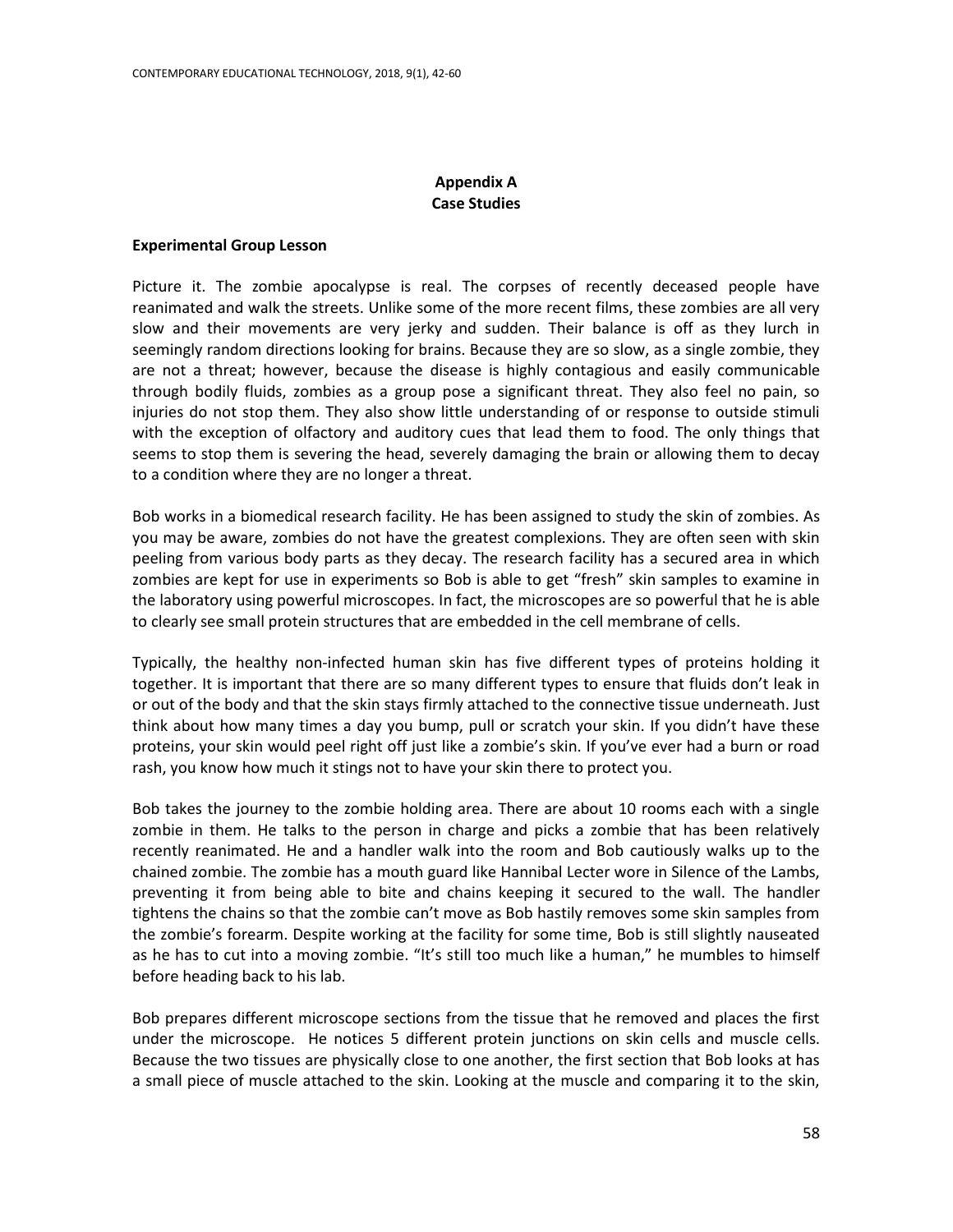Bob notices a junction in cell membrane of muscle cells that is predominantly missing from skin cells. This junction looks like a tunnel, one that small molecules and fluids can pass through. Bob immediately recognizes it as a gap junction and realizes that muscle tissue need this type of junction so that they can coordinate contractions.

On the skin cells, Bob sees four different structural junctions. These junctions, he realizes, are there to hold the cells together. He also quickly realizes that depending on how decomposed the zombie is, some or all of these junctions are damaged or missing. The first transmembrane protein junction looks like a string of pearls holding the cell membrane of two adjacent cells very closely together. Since they are tightly held together (cell membranes are touching), Bob recognizes these proteins as tight junctions. "Hmmm," thinks Bob. "I bet nothing can leak in between these cells."

The next junction that he sees looks almost as if there was a belt going around the outside perimeter of the cell membrane. Again, he immediately recognizes this as an adherens junction due to its unique structure. "The adjacent cells look connected by these belts as if they were two halves of a ziplock bag," Bob thinks to himself. As he looks closer, he can see that the protein belts are actually a structure called a plaque that is reinforced by microfilament strands made of actin. The belts are attached to one another in the intermembranous space (space between the two different cell membranes) by cadherin molecules (these are transmembrane proteins). "The cadherin molecules look like they zip together like teeth on a zipper," Bob notes.

Moving around on the slide, Bob zooms in on a junction that looks like a snap button on a shirt. He sees circular plaque molecules on the cell membrane of adjacent cells reinforced by large strands of intermediate filament. Again, these circular plaque molecules are holding the cell membranes together using cadherin molecules in a zipper-like fashion. "I see. These kinda act like a spot weld holding two cells together. These must be desmosomes; which means that if I find half of one of these holding cells to the tissue below…those halves are hemidesmosomes."

# **Control Group Lesson**

Because your skin takes so much daily abuse, there are different types of proteins that help hold the individual cells together. There is also a  $5<sup>th</sup>$  type that is more typically found in muscle tissue but it belongs to this category so we will discuss it here as well. The first connection type is called a tight junction. Take a look at the picture. A tight junction is a string of transmembrane proteins, not unlike a string of pearls holding two cell membranes together. Because of the way that tight junctions are structured, they make it impossible for fluids to leak in between cells. This is very important because it means that when you take a shower or bath or go swimming for example, you don't soak up water like a sponge. You also don't lose water which is also very important to minimize dehydration.

The next type of junction is an adherens junction. Its function is also to hold the cell membranes of adjacent cells together but it doesn't hold the cell membranes as close together as a tight junction would. However, because of its structure, the adherens junction is pretty tough and it prevents cells from peeling away from one another or breaking apart, if you banged your arm against a wall for example. As you can see in the image below, the structure of an adherens junction is different